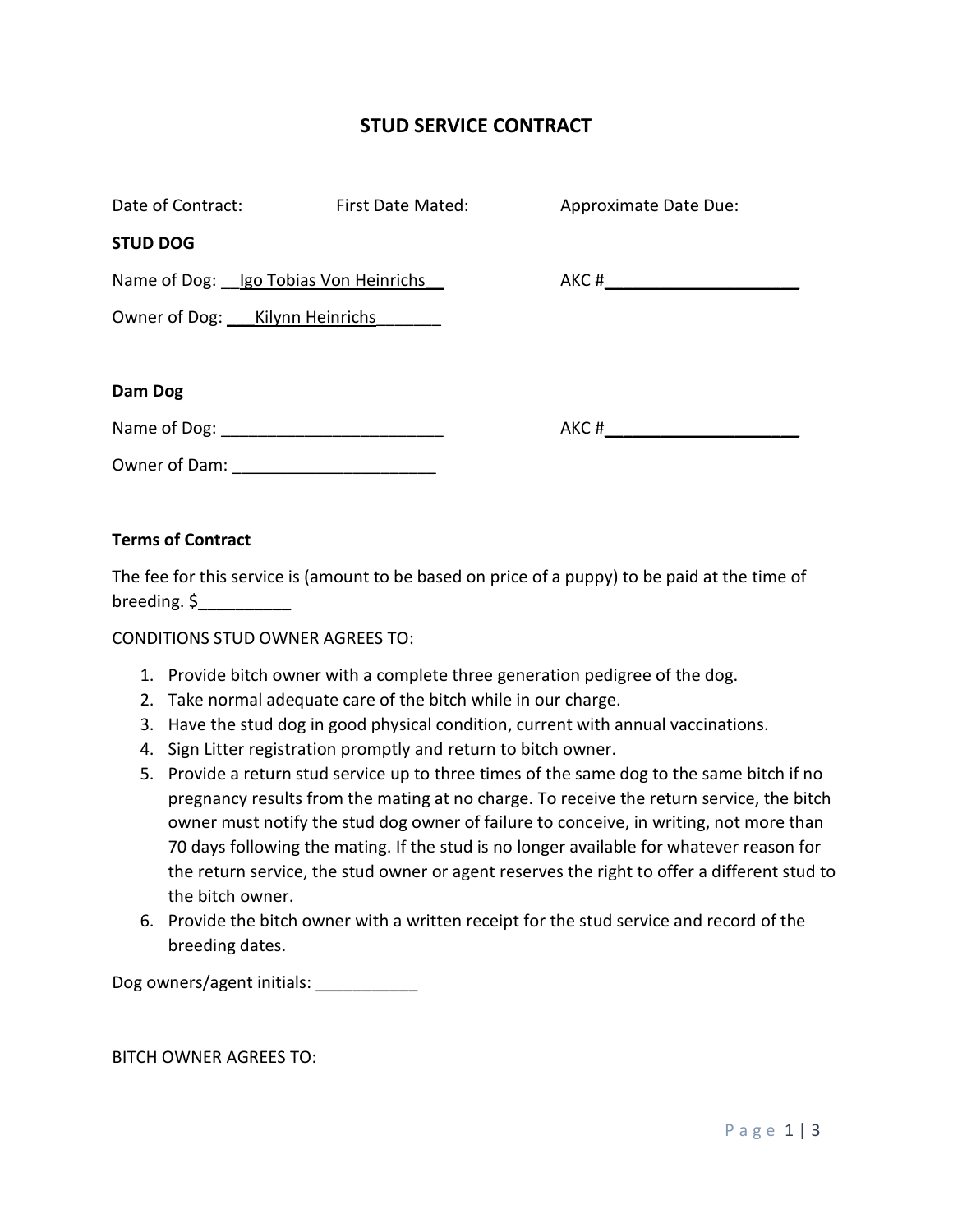- 1. Pay the agreed stud service fee before the bitch is serviced.
- 2. Provide a three generation pedigree before servicing.
- 3. Provide veterinary certificate of current annual vaccinations and a clear Brucellosis test.
- 4. Send bitch in good health and in season.
- 5. Notify stud dog owner/agent, in writing, no later than 70 days after mating if no pregnancy results from the mating. Failure to do so will result in no return service being providing.
- 6. Keep the bitch properly confined following the breeding to ensure no other dog could mate her accidentally before mating season is finished.
- 7. Agrees to not knowingly sell or transfer puppies whelped as a result of this mating to any person or firm connected with business of resale or wholesale of dogs.

Dog owners/agent initials: \_\_\_\_\_\_\_\_\_\_\_\_\_\_

OTHER CONDITIONS:

- 1. One puppy born alive or dead constitutes a litter. However, if only one puppy results from this mating, a return service will be provided at no charge to this same bitch at her next heat or within one year, providing all conditions of the contract have been met.
- 2. If the bitch fails to conceive on the return service, this contract is terminated.

| Name (printed): Kilynn Heinrichs                         |  |                                |  |  |
|----------------------------------------------------------|--|--------------------------------|--|--|
|                                                          |  |                                |  |  |
| SIGNATURES OF BITCH OWNERS/AGENTS:                       |  |                                |  |  |
|                                                          |  |                                |  |  |
|                                                          |  |                                |  |  |
|                                                          |  |                                |  |  |
|                                                          |  |                                |  |  |
| SIGNATURES FROM OWNERS/AGENTS FOR RETURN SERVICE:        |  |                                |  |  |
| STUD DOG OWNERS/AGENTS: Kilynn Heinrichs                 |  | Date: _______________________  |  |  |
| BITCH DOG OWNERS/AGENTS: _______________________________ |  | Date: ________________________ |  |  |
|                                                          |  |                                |  |  |

**A copy of Page 3 will be given at the time of pick up after the Bitch has been serviced as a receipt.**